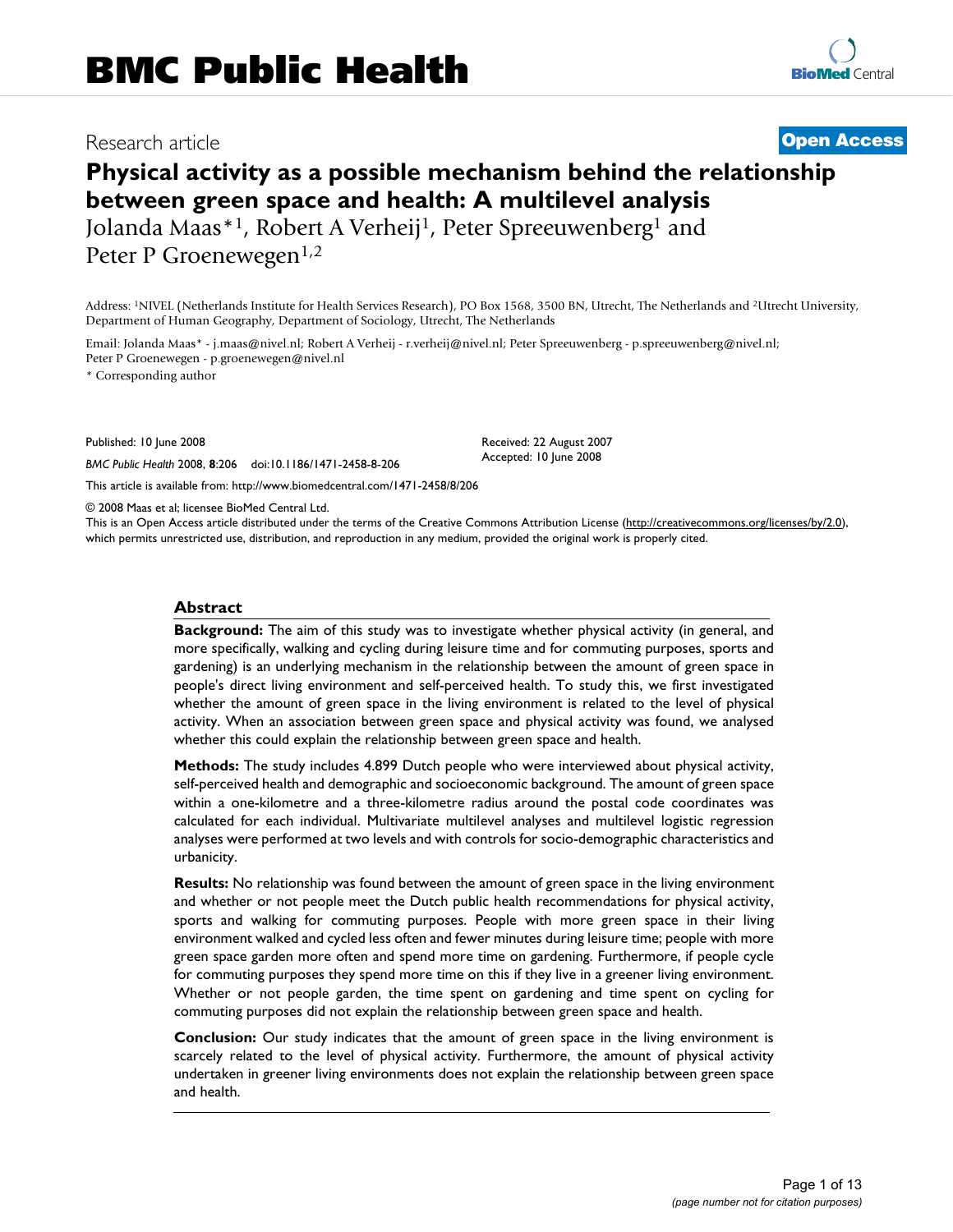## **Background**

There is increasing attention and evidence for a positive relation between the amount of green space in the living environment and people's health and well-being. Several studies have shown that a more natural living environment positively influences people's self-perceived health and leads to lower mortality risks (e.g. [1-3]). However, little is known about the way in which green space exerts a beneficial effect on health. Several mechanisms may be underlying, of which the following are most commonly mentioned: recovery from stress and attention fatigue, encouragement of physical activity and facilitation of social contact [4,5]. A large number of mainly experimental studies have produced strong evidence of the positive effect of nature on recovery from stress and attention fatigue [5,6]. Less is known about other possible underlying mechanisms, such as physical activity. In this study we aim to investigate whether physical activity is a possible mechanism behind the relationship between green space and health.

It has long been known that being physically active has positive health effects [7]. If a green living environment provides an incentive to be physically active, this could positively influence people's health. Literature shows that people are inclined to undertake physical activity in aesthetically appealing environments [8-11]. Natural environments are perceived to be more aesthetically appealing than built-up environments [12,13]. Therefore, natural environments may stimulate people to undertake healthy physical activities, such as walking or cycling, or to choose these activities as a mode of transport, and to spend more time on them [14,15].

Because of increasing urbanisation, combined with a spatial planning policy of densification, more people face the prospect of living in residential environments with fewer green resources. If the amount of green space in the living environment stimulates people to be physically active, the reduction of green space could have consequences for the amount of physical activity of the population.

Most of the literature concerning the relation between green in the living environment and the amount of physical activity focuses on specific types of physical activity, namely walking and cycling. Walking and cycling have been placed firmly on the public health agenda as a result of the awareness that health benefits could be derived by engaging in 30 minutes of moderate exercise every day [16]. With regard to the influence of green space, a review of environmental influences on walking behaviour concludes that the aesthetic nature of the environment and accessibility of destinations, like parks and beaches, encourage walking [17]. Pikora et al. (2003) [9] concluded on the basis of available literature that attractiveness of the streetscape was one of the most important features related to walking and cycling. An attractive streetscape included, among other things, trees, wide grassy verges, parks, private gardens, diverse and interesting natural sights. These reviews mainly focused on research performed in Australia, the United States and the United Kingdom. Only a few studies have been performed on the relationship between the general level of physical activity and green space. A study by Ellaway et al. (2005) [18] which used data collected in eight European countries showed that "for respondents whose residential environment contains high levels of greenery, the likelihood of being more physically active is more than three times as high, and the likelihood of being overweight and obese is about 40% less". However, on the other hand, a study by Hillsdon et al. (2006) [19], conducted in the U.K., found no association between hours per week of recreational physical activity and access to and quality of any urban green spaces in a cohort of middle-aged adults.

Hoehner et al. (2005) [20] and McGinn et al. (2007) [21] both investigated the correlation between the presence of trees along the neighbourhood streets and physical activity. McGinn et al. found that those who perceived that lack of trees for shade was not a problem, or a barrier to physical activity were more likely to be active during leisure time physical activity [21]. Hoehner et al., however, found no association between trees along the neighbourhood streets and transportation or recreational activity [20].

In the Netherlands, little support is found for a positive relationship between the amount of local green space and walking and cycling [22-24]. Studies performed in the Netherlands show that the availability of local green space has little or no influence on how often people walk or cycle. In the case of poor availability of green space, people seem to walk and cycle more often in a built-up environment. For cycling, trips in the green environment tend to be longer than trips in the built-up environment [22,23]. A study by Wendel-Vos et al. (2004) [24] showed that the amount of green and recreational space, specifically sports grounds and parks, within a radius of 300 and 500 meters of the participants' homes was positively associated with time spent on bicycling in a Dutch city. According to Wendel-Vos et al. (2004) [24], it is however likely that this reflects the fact that people living in the outskirts of towns spend more time bicycling to the city. A study by Den Hertog et al. (2006) [25], performed in four different districts in Amsterdam, showed that a park of good quality in the district stimulates active behaviour, especially for children. However, people in the more urban neighbourhoods – neighbourhoods with less green space – appeared to be more physically active and were less often overweight. This was attributed to the design of the more urban districts, which had more facilities at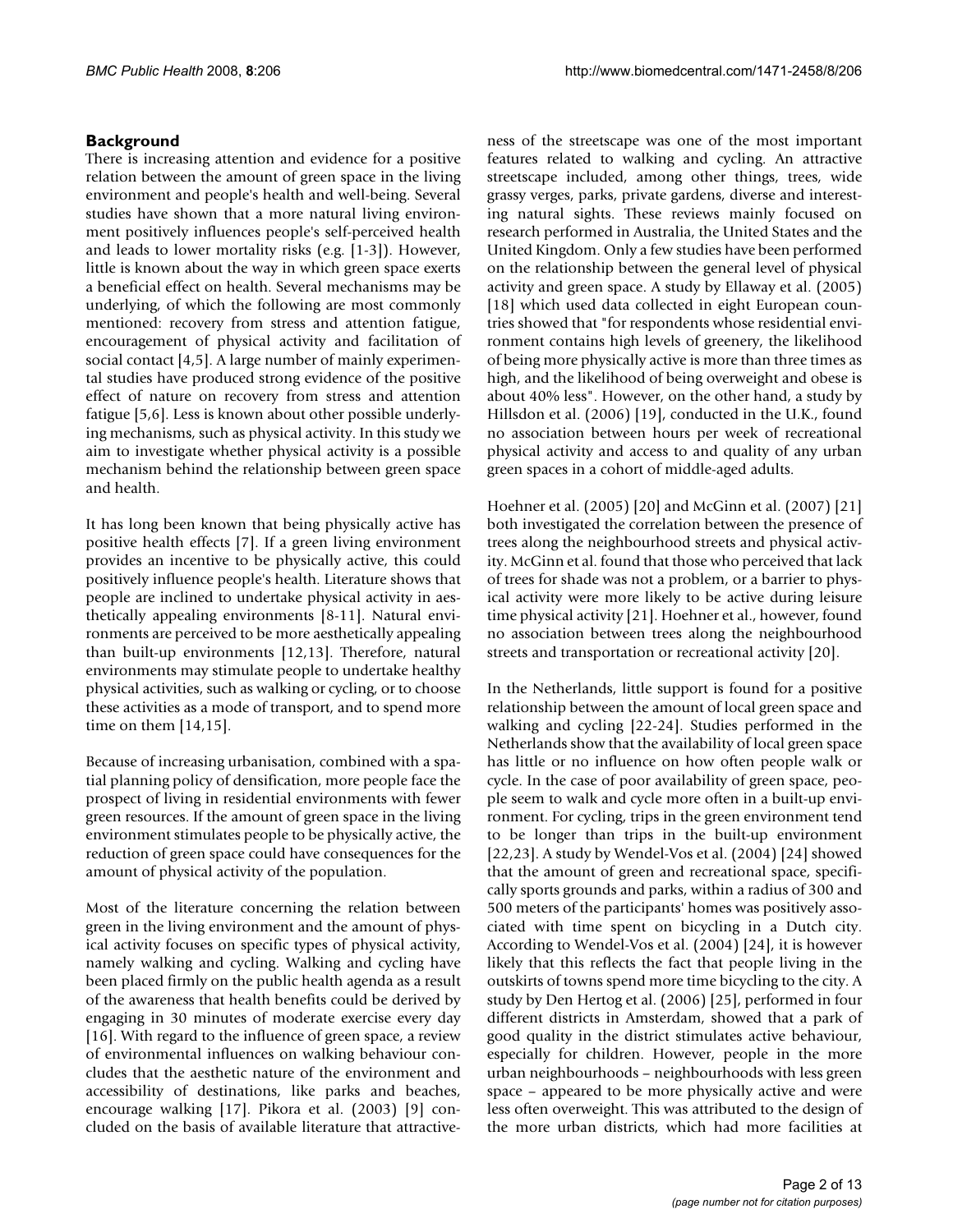walking or cycling distance and had no private parking space.

Besides the fact that a green environment can invite people to be physically active, it might also encourage people to exercise for longer periods of time. Research by Pennebaker & Lightner (1980) [26] showed that joggers who jogged in a green stimulating environment were distracted from signals of fatigue and physical symptoms. Furthermore, research by Pretty et al. (2007) [27] showed that people who participated in outdoor exercise programmes more often complete the programme than people who participated in indoor exercise programmes. These two studies imply that people engage in physical activity for longer periods in a green environment than in an indoor environment.

Overall, the available studies indicate that the evidence for a relationship between the amount of green space and the level of physical activity is limited. There are only indications for a positive relationship between an attractive streetscape and the amount of walking and cycling in Australia, the United States and the U.K. For other forms of physical activity and in other countries the available research is lacking or inconclusive. Furthermore, none of the described studies also link the possibly higher level of physical activity with people's health condition to see if the level of physical activity may be a mechanism underlying the relationship between green space and health.

It is interesting to investigate whether there is an association between green space and the level of physical activity particularly in the Netherlands, because of its strong walking and cycling culture in combination with its high degree of urbanisation.

The aim of this study was to investigate whether the relationship between green space and physical activity can be an underlying mechanism in the relationship between green space and self-perceived health in the Netherlands.

More specifically, the following research questions will be addressed:

1. Do people with a greener living environment more often meet the Dutch public health recommendations for physical activity?

2. Are people with a greener living environment more often physically active and do they spend more time on physical activity?

3. Can the amount of physical activity undertaken in greener living environments explain (part of) the relationship between green space and health?

Different types of physical activity which can take place in green areas will be considered. First of all, we will investigate whether people with more green space in their living environment more often meet the Dutch public health recommendations for physical activity, which states that people should engage in at least 30 minutes of moderateintensity physical activity on at least 5 days per week [28]. Furthermore, the following types of physical activity will be considered which can be conducted directly from the home and can be influenced by the amount of green space: walking and cycling (both during leisure time as well as for commuting purposes), sports (for instance running, inline-skating) and gardening.

The relationship will be analysed for different types of green space to discover which type of natural surroundings particularly promote the level of physical activity. Furthermore, the relationship is analysed for different levels of urbanicity. Urban areas are often characterised by limited green space and a high availability of facilities (e.g. shops, services) at walking and cycling distance. On the other hand, in rural areas there is lots of green space, but people often have to use the car to visit facilities. Finally, the relationship will be analysed for different age groups and different socio-economic groups, because it is hypothesized that the correlation is likely to be stronger for groups that spend more time in the vicinity of their homes: youth and the elderly and people with a lower socio-economic status [15].

## **Methods**

## *Population*

The data were derived from two different datasets that were combined for this study. The data concerning health and physical activity originate from the Second Dutch National Survey of General Practice (DNSGP-2)[29]. Data for the DNSGP-2 were gathered in 2001 via 104 general practices. A random sample of the practice population (n = 5.265) were interviewed about topics including their self-reported health status, their level of physical activity and their demographic and socio-economic background characteristics. The important epidemiological criterion of covering the whole population at risk is met, since almost all non-institutionalised Dutch citizens are registered with a general practice [29]. Privacy of the participating persons is guaranteed, which is in accordance with Dutch legislation, and the study was approved by the Dutch Data Protection Authority. Patients were informed about the study prior to data collection and had the opportunity to opt out [29].

Environmental data were derived from the National Land Cover Classification database (LGN4), which contains the dominant type of land use of each 25 × 25 meter grid cell in the whole of the Netherlands in 2001 [30]. The two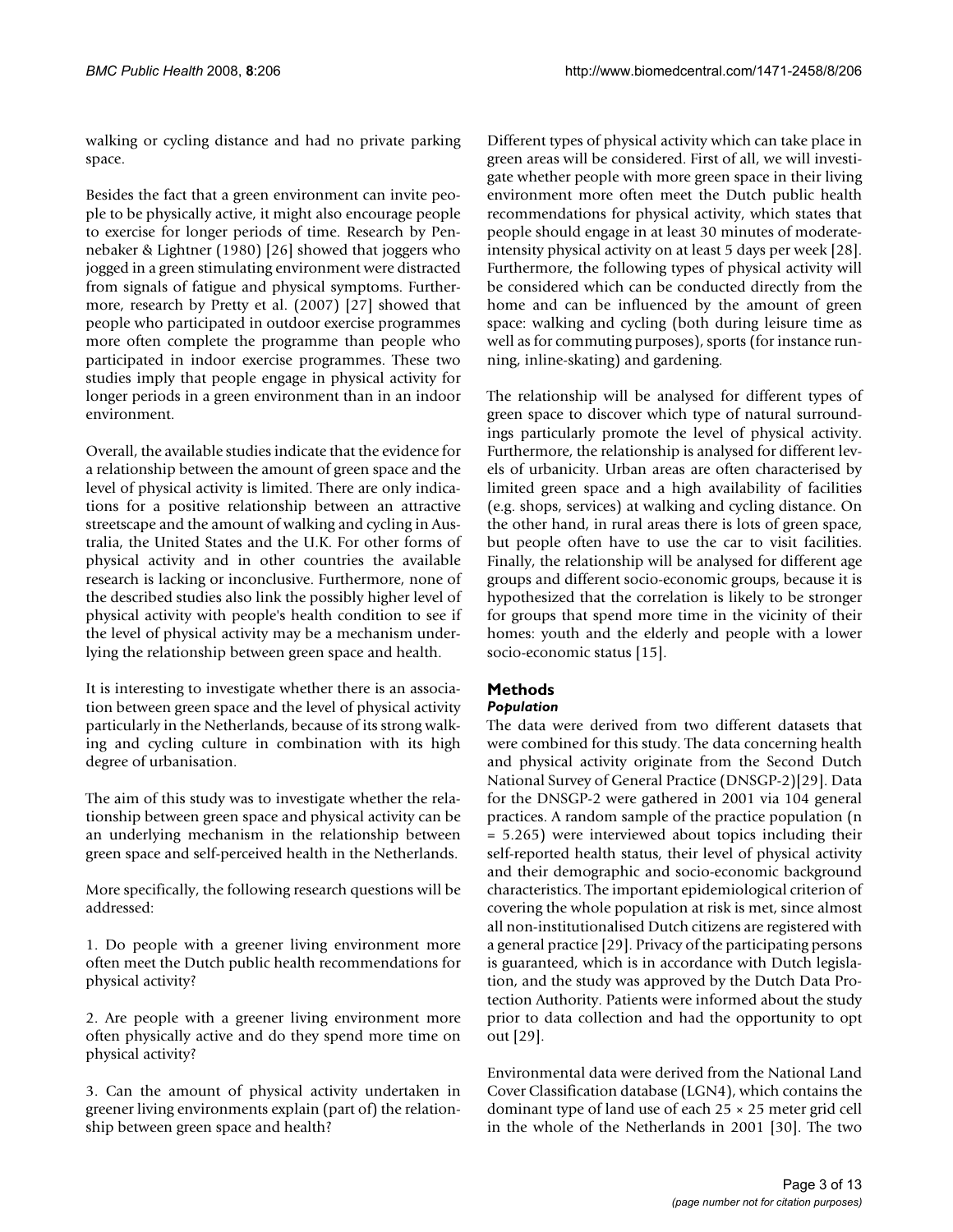datasets were matched on the basis of x and y coordinates of the respondent's six character postal code (the same six character postal code is shared by no more than about 15 to 20 households). The percentage of green space within a 1-km radius as well as within a 3-km radius was calculated around these coordinates.

Only respondents who had valid responses on all relevant variables were included, leaving 4.899 respondents for inclusion.

## *Perceived general health*

Perceived general health was self rated by respondents by replying to the following statement: "In general, would you say that your health is...". They could respond by one of the following categories: excellent/very good/good/ moderate/bad. The scores were dichotomised with the scores 'excellent', 'very good' or 'good' classified as healthy. This kind of operationalisation has been shown to be valid and predictive of health indicators in numerous studies [31,32].

## *Physical activity*

Level of physical activity was assessed using the short questionnaire to assess health enhancing physical activity (in short: SQUASH). The SQUASH is 'a fairly reliable and reasonably valid questionnaire' which 'may be used to order subjects according to their level of physical activity in an adult population' [33]. The questionnaire was completed by people aged above 12 and the interviews were spread over a whole year (to avoid seasonal differences). The questionnaire includes questions on four domains of physical activity, viz. commuting activities (walking and bicycling), occupational physical activity, household activity, and leisure-time physical activity (walking, bicycling, gardening and sports). Three main queries were asked: days per week, average time per day and intensity.

For this study, only commuting activities and leisure-time physical activity were taken into account, because it is expected that occupational and household activity are not influenced by the amount of green space in the living environment.

From the SQUASH the total number of minutes of walking, cycling (both during leisure time and commuting purposes), sport activities and gardening per week were calculated by multiplying the number of days per week spent on the activities with the number of minutes per day spent on the activity. Furthermore, dummy variables were created which stated whether or not people spent time on the different physical activities and whether or not people were physically active for 30 minutes on at least five days per week.

In our analysis of walking and cycling for commuting purposes, we only included those who had a job or went to school (2.816 respondents). In the analysis for gardening, we only included those who had a garden (3.951 respondents).

#### *Characteristics of respondents' living environment*

Information on the environmental characteristics was derived from the LGN4 database. The LGN database distinguishes 39 land use classes including crop types, forest types, water, various urban classes and semi-natural classes [30,34]. The total percentage of green space in the respondents' living environment was measured within a 1-km radius and within a 3-km radius around a respondent's home, to see whether green space close by has a stronger or weaker effect than green space further away. A 1-km (equals 12 minutes walking) and a 3-km (equals 12 minutes cycling) radius were chosen because these distances could be easily undertaken from people's home. Only green spaces that have a dominant position in the 25 by 25 meter grid cell will be regarded as green space in the dataset. Gardens and small-scale green spaces, such as roadside trees and grassy verges are not regarded as green space in our study if they had no dominant position in the grid cell.

The total percentage of green space includes all urban green space, agricultural green space, forests and nature conservation areas. To discover which types of natural surroundings particularly promote the level of physical activity, we calculated the percentages of the following categories inside both a 1-km and a 3-km radius, the percentage of agricultural green space, the percentage of natural green space (forests, peat grassland, etc.), and the percentage of urban green space (woods and grassy areas in built-up environments).

#### *Urbanicity*

Another environmental characteristic is urbanicity. This variable consists of five categories ranging from very strongly urban (1) to non-urban (5), and was measured at municipal level. The indicator is based on the number of households per square km and is widely used in the Netherlands [35].

#### *Demographic and socio-economic characteristics*

Individual characteristics such as age, gender and socioeconomic status, also play an important role in determining the level of physical activity [36-38]. Furthermore, it is important to realise that part of the relationship between green space and physical activity may be the result of direct or indirect selection. Direct selection takes place when people who like to be physically active in green spaces have a higher chance of living in a green environment, and people who feel healthy more often engage in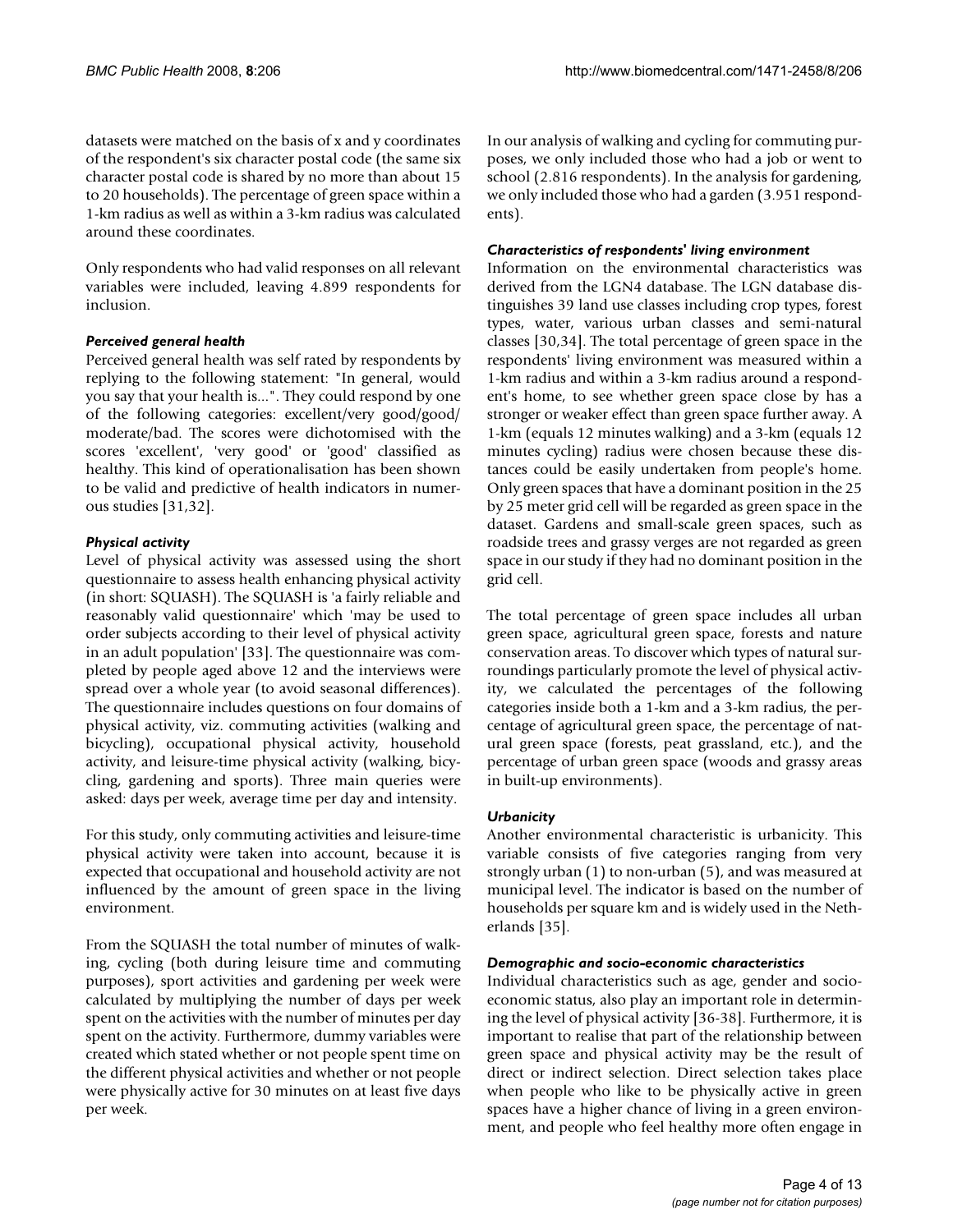physical activity. Indirect selection takes place when people with certain characteristics related to higher levels of physical activity (such as socio-economic status) can afford to live in a favourable environment. Migration flows are related to such socio-demographic characteristics as age, income and education [39].

To rule out selection effects as much as possible in a crosssectional survey we took several demographic and socioeconomic characteristics into account.

The demographic characteristics taken into account were gender (female  $= 1$ ) and age (in years). For the analyses concerning the relationship between the percentage of green space in the living environment and the level of physical activity, age was divided into five categories (viz. children (aged 12–17 years); youth (aged 18–25 years); young adults (aged 26–40 years); older adults (aged 41– 65 years), elderly (aged  $(65+)$ ), because there was a nonlinear relationship between age and the different forms of physical activity.

Socio-economic status was measured by the level of education (low, middle, high) and household income (high income (net monthly income > 2.450 euros), middle income (net monthly income between 1.350 and 2.450 euros) and low income (net monthly income < 1.350 euros)), which were also categorised because there was a non-linear relationship. In the analysis of the relationship between the general level of physical activity and the amount of green space, we also included a dummy variable indicating whether or not people had a garden.

## *Statistical analyses*

To study the relationship between the amount of green space and different types of physical activity we used a multivariate multilevel model, controlling for demographic and socio-economic characteristics and urbanicity. In a multivariate multilevel model two dependent variables can be included in one model, and the outcomes can be studied simultaneously. A multilevel logistic regression analysis was used to find out whether people with more green in their living environment have a higher chance of being physically active. A Poisson model was used to analyse the relationship between the amount of green space in the living environment and the number of minutes spent on (specific forms of) physical activity, because the responses were not normally distributed. We included two levels, viz. individuals and practices, because of the two-stage sampling design within DNSGP-2. Multilevel logistic regression analyses were performed to investigate the relationship between the amount of green space in the living environment and whether or not people meet the public health recommendations for physical activity.

Because we wanted to compare the relationship between different levels of urbanicity and different age and socioeconomic subgroups we used interaction effects between the level of urbanicity or subgroup variable and the green indicator. Because of small numbers in the subgroups when looking at the duration of activity, we did not analyse differences in duration for age groups.

When we found a significant positive relationship between the amount of green space and physical activity we conducted a multilevel logistic regression analysis to analyse whether the found relationship could explain the relationship between green space and health. In all analyses we controlled for demographic characteristics, socioeconomic background characteristics and urbanicity. The multilevel analyses were performed with MLwiN.

## **Results**

Before analysing the relationship between the amount of green space in people's living environment and their level of physical activity, we looked at the bivariate correlation between the percentage of green space and degree of urbanicity. Urbanicity (high-low) was strongly positively related to the total percentage of green space  $(r = .60)$ . Concerning the different types of green space, it was strongly positively related to the percentage of agricultural green space  $(r = .64)$  and was negatively related to the percentage of urban green space  $(r = -.42)$ . The correlation with the amount of natural green space was much smaller  $(r = .25)$ . This indicates that agricultural green areas dominate the total amount of green space (Table 1).

Besides the characteristics of the study population, Table 2 shows that 51.7% of the study population meet the public health recommendations for healthy physical activity. Walking and cycling during leisure time are the activities that are undertaken by the largest part of the population. Relatively few people walk for commuting purposes.

## *Meeting public health recommendations for physical activity*

Table 3 shows the result for the logistic multilevel analyses on the relationship between the percentage of green space in the living environment and whether or not people meet the Dutch public health recommendations for healthy physical activity. Models 1 and 2 show that there is no significant relationship between the percentage of green space and meeting the public health recommendations for physical activity, when controlling for demographic and socio-economic characteristics of the individual and urbanicity. People with more green space in their living environment do not more often meet the public health recommendations for physical activity.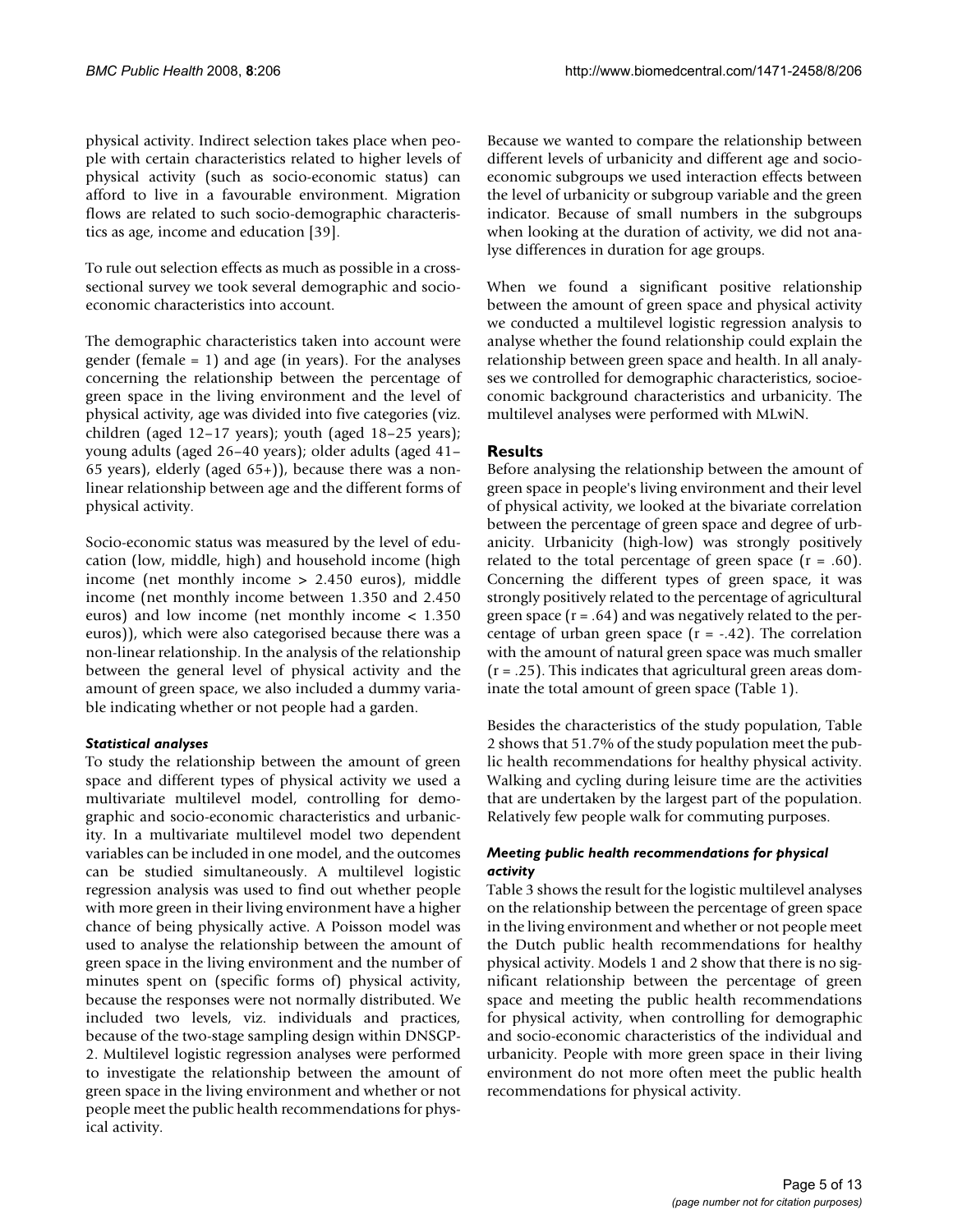|                      | Very highly urban<br>areas ( $n = 842$ ) | Highly urban areas<br>$(n = 915)$ | Moderately urban<br>areas ( $n = 963$ ) | Slightly urban areas<br>$(n = 1.286)$ | Non urban areas (n<br>$= 893$ |
|----------------------|------------------------------------------|-----------------------------------|-----------------------------------------|---------------------------------------|-------------------------------|
| l km                 |                                          |                                   |                                         |                                       |                               |
| % total green        | 25.8(17.3)                               | 27.5(16.5)                        | 36.6 (19.3)                             | 49.3(21.3)                            | 68.2 (17.6)                   |
| % agricultural green | 6.8(13.0)                                | 8.3(13.1)                         | 20.7 (18.6)                             | 32.4 (25.0)                           | 56.6 (19.7)                   |
| % natural green      | 0.4(1.8)                                 | 3.2(6.7)                          | 1.5(3.7)                                | 5.2(7.4)                              | 5.0(7.6)                      |
| % urban green        | $18.6$ (11.7)                            | 16.0(7.7)                         | 14.4(8.5)                               | 11.7(7.2)                             | 6.6(4.8)                      |
| 3 km                 |                                          |                                   |                                         |                                       |                               |
| % total green        | 36.2(16.4)                               | 45.6 (13.2)                       | 58.8 (15.2)                             | 71.7 (13.2)                           | 82.7(12.2)                    |
| % agricultural green | 17.0(16.5)                               | 23.5(14.3)                        | 43.0 (16.4)                             | 55.7 (17.7)                           | 68.4 (12.8)                   |
| % natural green      | 1.4(2.2)                                 | 6.6(8.8)                          | 5.3(5.0)                                | 8.0(6.0)                              | 11.0(8.9)                     |
| % urban green        | 17.8(6.5)                                | 15.5(5.0)                         | 10.5(5.9)                               | 8.0(5.4)                              | 3.3(2.2)                      |

**Table 1: Mean (standard deviation) of the percentage of green space in a 1-km and a 3-km radius around people's home in different levels of urbanicity**

## *Sports*

Table 4a shows that there is no relationship between the percentage of green space in the living environment and whether or not people participate in sports activities and the number of minutes people spend on sports activities. People with more green space in their living environment do not participate more often in sports activities and do not spend more minutes on sports activities.

## *Walking during leisure time*

With regard to walking during leisure time, the results show that people walk less often during leisure time when there is more green space in their direct living environment. This relationship is as large in a 1-km radius as in a 3-km radius around one's home (Table 4a). Our analysis also shows that people spend less leisure time on walking when there is more green space in a 3-km radius around their home. People with 20% green space in a 3-km radius around their home walked approximately 250 minutes per week for leisure, whereas people with 80% green space in a 3-km radius around their home walked approximately 190 minutes per week during leisure time.

## *Cycling during leisure time*

There is also a negative relationship between the percentage of green space in the living environment and whether or not people cycle during leisure time (Table 4a). This negative relationship is only significant for the percentage of green space in a 1-km radius around one's home. There is no significant relationship between the percentage of green space in the living environment and the time people spend on cycling during leisure time.

## *Walking for commuting purposes*

There is no significant relationship between the percentage of green space and walking for commuting purposes (table 4b). People with more green space in their living environment do not walk more often for commuting purposes and do not walk for commuting purposes for a longer period.

## *Cycling for commuting purposes*

With regard to cycling for commuting purposes, our results show that there is a negative relationship between the percentage of green space in a 1-km radius and whether or not people cycled for commuting purposes (Table 4b). However, if people cycled for commuting purposes they were likely to spend more time on it if they had a higher percentage of green space in a 1-km and 3-km radius around their homes. People with 20% green space in a 1-km radius around their home cycle approximately 120 minutes per week for commuting purposes, whereas people with 80% green space in a 1-km radius around their home cycle approximately 170 minutes per week for commuting purposes.

**Table 3: Multilevel logistic regression analysis of the influence of green space on whether or not people meet the public health recommendations for physical activity: parameter and standard error [p-value] (n = 4.899)**

|                                                          | Meeting public health recommendations for physical activity (yes $= 1$ ) |                            |  |  |
|----------------------------------------------------------|--------------------------------------------------------------------------|----------------------------|--|--|
|                                                          | km                                                                       | 3 km                       |  |  |
| Percentage of green (1 km)<br>Percentage of green (3 km) | $-0.004$ (.002) [p = 0.808]                                              | $-0.001$ (.002) [p = .966] |  |  |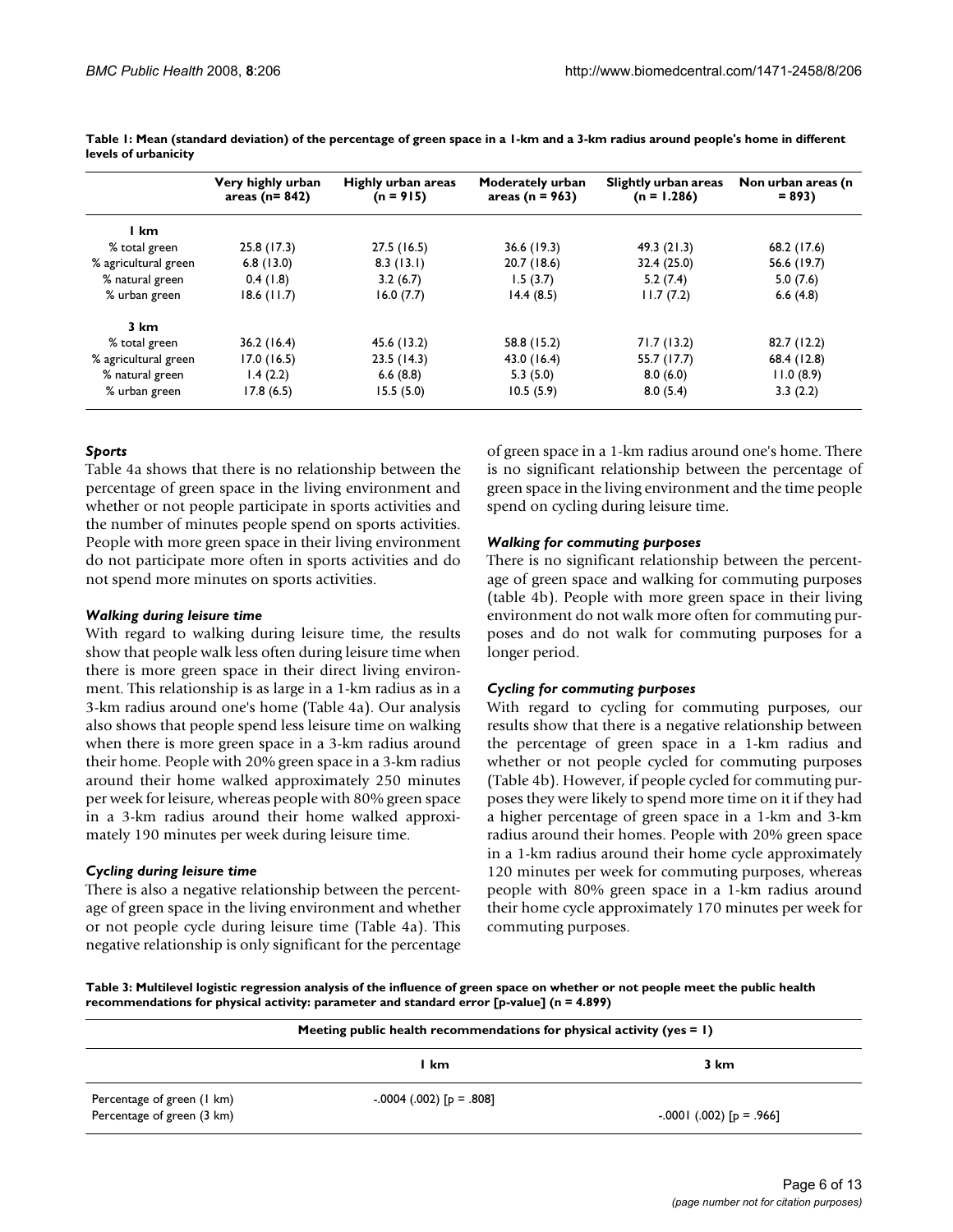#### **Table 2: Percentual distribution of characteristics of the study population (n = 4.899)**

|                                                                                 | Characteristics of the respondents |
|---------------------------------------------------------------------------------|------------------------------------|
| Demographic characteristics                                                     |                                    |
| Gender                                                                          |                                    |
| Female                                                                          | 54.4%                              |
| Male                                                                            | 45.6%                              |
| Age                                                                             |                                    |
| Child/adolescent (12–17 year)                                                   | 7.8%                               |
| Youth (18-25 year)                                                              | 6.9%                               |
| Young adults (26-40 year)                                                       | 33.7%                              |
| Older adults (41-65 year)                                                       | 33.6%                              |
| Elderly (>65 year)                                                              | 18.1%                              |
| Socio-economic characteristics                                                  |                                    |
| <b>Level of education</b>                                                       |                                    |
| Low                                                                             | 20.6%                              |
| Middle                                                                          | 59.8%                              |
| High                                                                            | 19.7%                              |
| <b>Income</b>                                                                   |                                    |
| Low                                                                             | 32%                                |
| Middle                                                                          | 44.I%                              |
| High                                                                            | 23.8%                              |
| Other characteristics                                                           |                                    |
| % of people with a garden                                                       | 80.6%                              |
| <u>Urbanicity</u>                                                               |                                    |
| Very highly urban                                                               | 17.2%                              |
| Highly urban                                                                    | 18.7%                              |
| Moderately urban                                                                | 19.7%                              |
| Sligthly urban                                                                  | 26.3%                              |
| Non urban                                                                       | 18.2%                              |
| <b>Physical Activity</b>                                                        |                                    |
| % meets the Dutch public health recommendations for physical activity           | 51.7%                              |
| % of people actively engaged in sports activities                               | 44.6%                              |
| Average (sd) number of minutes spent on sports activities per week              | 209 (236)                          |
| % of people who walk during leisure time                                        | 60.4%                              |
| Average (sd) number of minutes spent on walking during leisure time per week    | 214 (229)                          |
| % of people who cycle during leisure time                                       | 54.5%                              |
| Average (sd) number of minutes spent on cycling during leisure time per week    | 186 (199)                          |
| % of people who walk for commuting purposes                                     | 8.2%                               |
| Average (sd) number of minutes spent on walking for commuting purposes per week | 146 (177)                          |
| % of people who cycle for commuting purposes                                    | 27.7%                              |
| Average (sd) number of minutes spent on cycling for commuting purposes per week | 136(123)                           |
| % of people who garden                                                          | 39.7%                              |
| Average (sd) number of minutes spent on gardening per week                      | 224 (279)                          |
| Health                                                                          |                                    |
| Percentage with perceived general health 'good', 'very good' or 'excellent'     | 82.2%                              |

#### *Gardening*

Table 4b shows the results for the analysis of the relationship between the percentage of green space and gardening. People with a higher percentage of green space in a 1 km radius around their home garden more often. The figures in Table 4b show that only about 40% of people with

20% green space in a 1-km radius around their home are active in gardening, whereas this is true for a mere of about 50% of those who have 80% green space in a 1-km radius around their home. Furthermore, people who garden spend more time on gardening when they have more green space in a 1-km or 3-km radius around their home.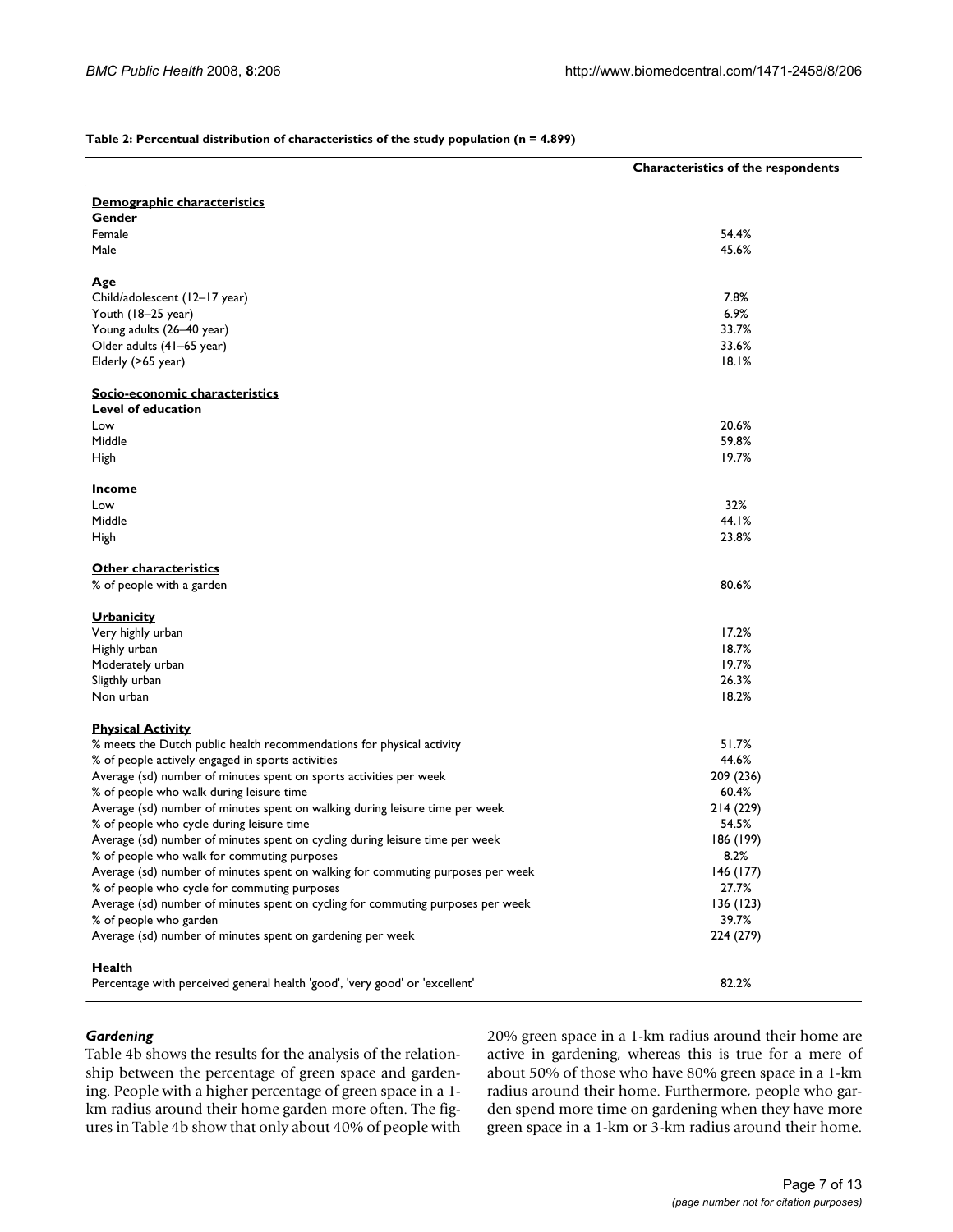#### **Table 4:**

a: Multivariate regression analysis for the influence of the percentage of green space on sports and walking and cycling during leisure time: parameter and standard error [p-value] **Sports (n = 4.899) Walking during Leisure time (n = 4.899) Cycling during leisure time (n = 4.899) 1 km 3 km 1 km 3 km 1 km 3 km Physically active (yes/no)** Percentage of green (1 km) .002 (.002)  $[p = .255]$ -.007 (.002)  $[p < .001]$ -.006 (.002)  $[p < .001]$ Percentage of green (3 km) .003 (.002)  $[p = .234]$ -.006 (.002)  $[p = .009]$ -.0004 (.003)  $[p = .887]$ **Minutes of activity per week (calculated for those who are physically active)** Percentage of green (1 km) .14 (.3)  $[p = .582]$ -.24 (.24)  $[p = .317]$ -.3 (.2)  $[p = 145]$ Percentage of green (3 km)  $-.05(.4)$  $[p = .897]$  $-.98(.32)$ \*\*  $[p = .002]$ -.3 (.3)  $[p = .204]$ 

*Note* All analyses are controlled for age, gender, level of education, income and urbanicity.

b: Multivariate regression analysis for the influence of the percentage of green space on walking and cycling for commuting purposes and gardening: parameter and standard error [p-value]

|                                                                                             | <b>Walking for commuting purposes</b><br>$(n = 2.816)$ |                                  | <b>Cycling for commuting purposes</b><br>$(n = 2.816)$ |                                  | Gardening $(n = 3.951)$ |                            |
|---------------------------------------------------------------------------------------------|--------------------------------------------------------|----------------------------------|--------------------------------------------------------|----------------------------------|-------------------------|----------------------------|
|                                                                                             | I km                                                   | 3 km                             | I km                                                   | 3 km                             | I km                    | 3 km                       |
| <b>Physically active</b><br>(yes/no)                                                        |                                                        |                                  |                                                        |                                  |                         |                            |
| Percentage of<br>green (1 km)                                                               | $.002$ $(.004)$<br>$[p = .5912]$                       |                                  | $-.005(.002)$<br>$[p = .032]$                          |                                  | .008(.002)<br>p < .001  |                            |
| Percentage of<br>green (3 km)                                                               |                                                        | $-.001$ $(.005)$<br>$[p = .844]$ |                                                        | $-.007$ $(.004)$<br>$[p = .110]$ |                         | .005(.003)<br>$[p = .062]$ |
| <b>Minutes of</b><br>activity per<br>week<br>(calculated for<br>those who are<br>physically |                                                        |                                  |                                                        |                                  |                         |                            |
| active)                                                                                     |                                                        |                                  |                                                        |                                  |                         |                            |
| Percentage of<br>green (1 km)                                                               | .9(.5)<br>$[p = .086]$                                 |                                  | .83(.2)<br>p < .001                                    |                                  | 1.4(.3)<br>p < .001     |                            |
| Percentage of<br>green (3 km)                                                               |                                                        | .4(0.7)<br>$[p = .622]$          |                                                        | $.62$ $(.25)*$<br>$[p = .014]$   |                         | 1.45(.45)<br>$[p = .001]$  |

*Note* All analyses are controlled for age, gender, level of education, income and urbanicity.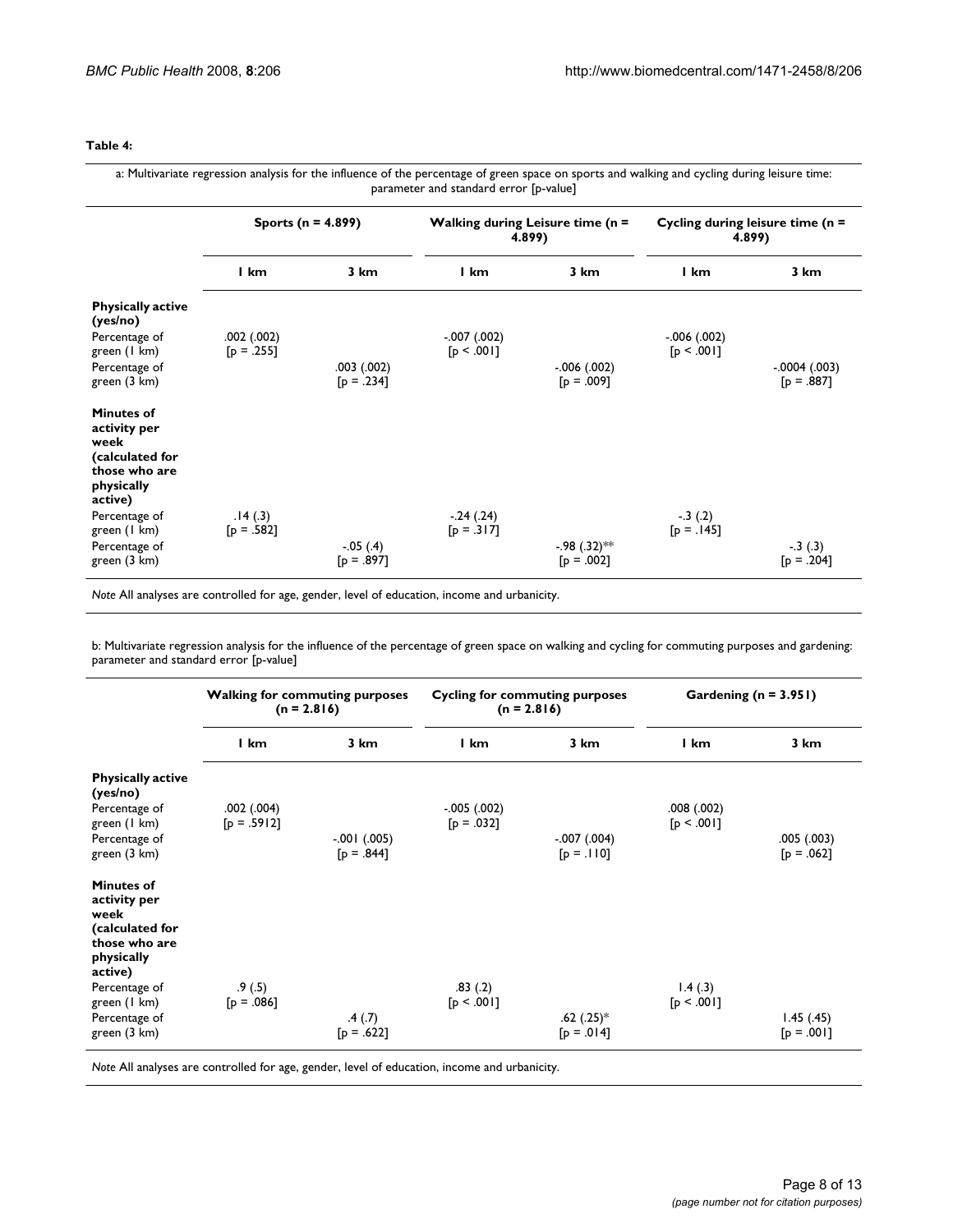People with 20% green space in a 1-km radius around the home garden approximately 180 minutes per week, whereas people with 80% green space in a 1-km radius around their home garden 265 minutes per week.

For the types of physical activity for which a relation with green space was found (walking during leisure time, cycling during leisure time, cycling for commuting purposes and gardening) we analysed whether the relationship between green space and the type of physical activity differed for the type of green space, level of urbanicity, age group and socio-economic group (operationalised as education or income subgroups). In the next sections the general results of these analyses are given.

## *Type of green space*

To investigate which type of green space especially promotes physical activity we analysed the relation for different types of green space, namely agricultural, natural and urban green space. Overall, the analyses show that the relationship between agricultural green space and the different types of physical activity was strongest.

## *Urbanicity*

To investigate whether the relationship between green space and the level of physical activity differs by urbanicity we analysed the relation in the different levels of urbanicity. The analyses show that in the more rural areas the relationship between green space and physical activity is stronger than in the more urban areas. The relationship between green space and physical activity is strongest in slightly urban areas.

## *Age groups*

To test our hypothesis that the relationship between green space and physical activity is stronger for youth and elderly we performed subgroup analyses for different age groups (the analyses were controlled for age, gender, level of education, income and urbanicity). These analyses show that the relationship between green space and physical activity for different age groups differs per type of activity. The negative relationship between the percentage of green space and whether or not people walk during leisure time was strongest for people aged between 12 and 25 years, followed by elderly and the negative relation was least strong for adults aged between 26 and 65. Concerning whether or not people cycle during leisure time, the negative relationship was strongest for children. With regard to cycling for commuting purposes the analyses show that the older people are, the stronger the relation. For gardening, the relation was strongest for elderly and people aged between 17 and 25.

## *Socio-economic groups*

We hypothesized that the relationship between green space and physical activity is stronger for people with a lower socio-economic status. Our results indicate (not shown in table) that the relationship between the percentage of green space in the living environment and the types of physical activity was stronger for people with a lower level of education and people with a lower income.

## *Physical activity as an explanation for the relationship between green space and health*

Only for the number of minutes spent on cycling for commuting purposes and for the frequency and duration of gardening a significant positive relationship is found with the percentage of green space in the living environment. Therefore we only investigated whether these kinds of physical activity can explain (part of) the relationship between green space and health.

Table 5 (model 1a and 1b) shows that adding the number of minutes people spend on cycling for commuting purposes does not have any effect on the significant influence of green space on self-perceived health. The relation between green space and health does not diminish when minutes spent on cycling is added to the model. There was no relation between health and the percentage of green space in a 3-km radius around people's home for people who cycled to their work (model 2). Apparently, green space in a 3-km radius around people's home does not influence health for this subgroup of people.

Table 6 shows that there is a significant relation between whether or not people garden and the self-perceived

**Table 5: Multilevel logistic regression analysis for perceived general health for people who cycle for commuting purposes (n = 1.153): parameter and standard error [p-value]**

|                                                        | Perceived general health ('excellent/very good/good' = $\vert$ ) |                            |                          |  |
|--------------------------------------------------------|------------------------------------------------------------------|----------------------------|--------------------------|--|
|                                                        | Model la                                                         | Model 1b                   | Model 2                  |  |
| % of green (1 km)<br>% of green (3 km)                 | $.010(.003)$ [p = .002]                                          | .011 (.003) [p = .005]     | $.006$ (.005) [p = .194] |  |
| Time spent on cycling for commuting purposes (minutes) |                                                                  | $-0.001(0.001)$ [p = 0.05] |                          |  |

*Note* All analyses are controlled for age, gender, level of education, income and urbanicity.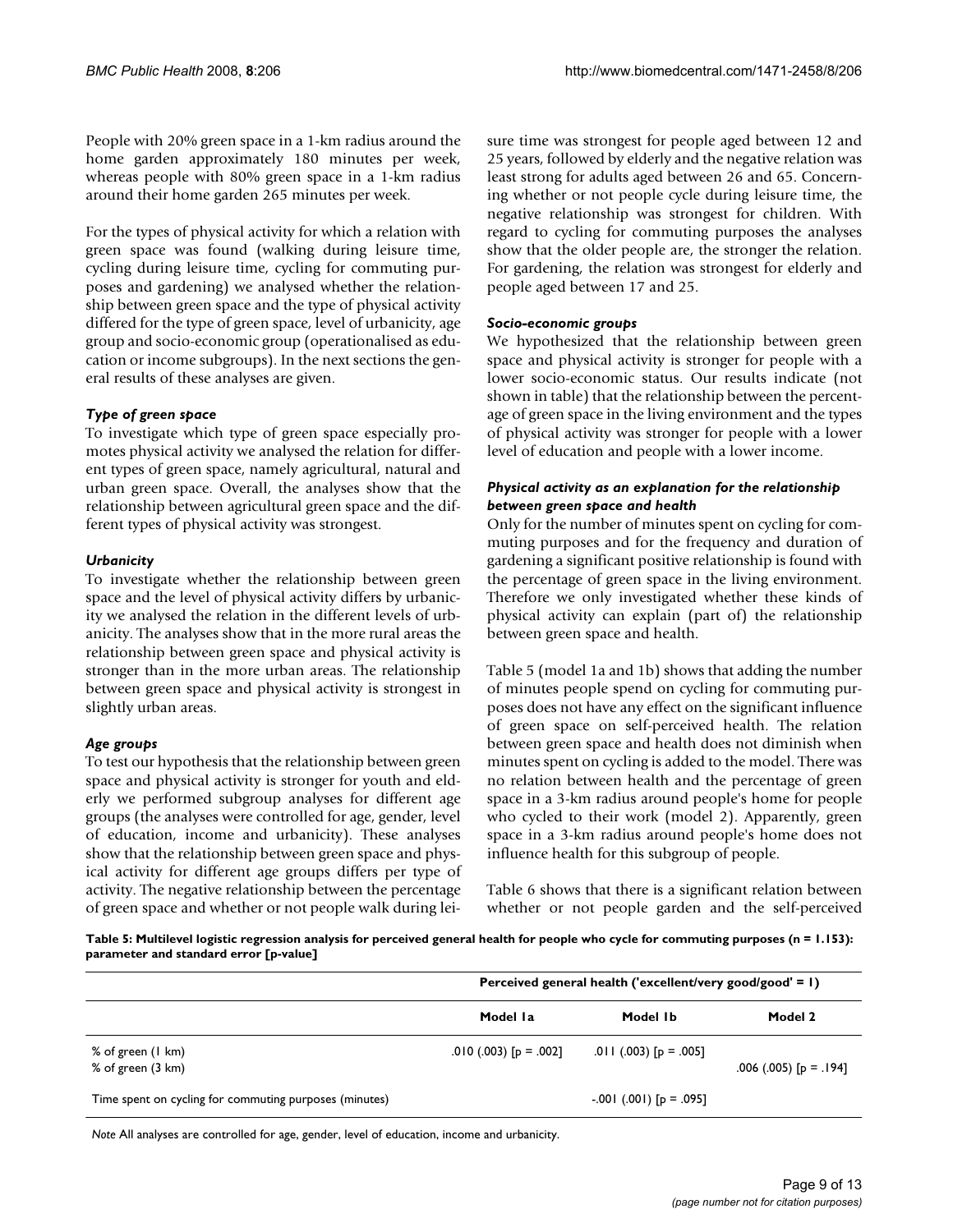health of people. People who garden feel healthier. However, whether or not people garden cannot explain the relation between green space and health, because adding this variable to the model (model 1b) does not have any effect on the relationship between green space and health.

Table 7 shows that there is no significant relation between health and the percentage of green space for the subgroup of people who garden. Furthermore, this table shows that the number of minutes spent on gardening is not related to perceived general health.

## **Discussion**

## *Green space and physical activity*

Results from this study suggest that the amount of green space in people's living environment has little influence on people's level of physical activity. No significant relations were found between the percentage of green space in the living environment and whether or not people meet the Dutch public health recommendations for physical activity, sports and walking for commuting purposes.

We found a negative relation between the amount of green space and walking and cycling during leisure time. People in greener living environments undertake these activities less often. These results are in accordance with the Dutch study by Den Hertog et al. (2006) [25] in which different neighbourhoods in the city of Amsterdam were compared and in which a negative relation between green space and walking and cycling was found as well.

The finding that people with more green space in their living environment less often walk or cycle is probably due to the fact that in greener living environments, facilities such as shops are further away and people more often use a car to reach facilities. Furthermore, greener living environments in more urban areas are often set out more spaciously, reducing the facility density and increasing the possibility of parking a car near one's home. The study by Den Hertog et al. (2006) [25] performed in the Netherlands showed that – within an urban environment – both the density of facilities and parking possibilities were important determinants for the amount of physical activity undertaken, especially walking and cycling. In neighbourhoods with a high density of facilities and without private parking spaces, people more often choose to walk or cycle [25].

Our results concerning walking and cycling during leisure time contrast with studies which find rather strong indications for a relationship between attractive streetscapes and the amount of walking and cycling in Australia, the United States and the U.K. [9]. A reason for the differences found could be that our data on green space did not provide specific information on the attractiveness of the streetscape. We were not able to investigate the influence of small green areas, like for instance trees along the roads. Furthermore, the differences found could be due to the walking and cycling culture in the Netherlands, which gives citizens of the Netherlands lots of opportunities to walk and cycle safely elsewhere, even when there is no green space in the direct vicinity of their homes.

We did find a positive relation between green space and gardening and cycling for commuting purposes. Especially the amount of agricultural green space influenced these types of physical activity positively. People with more agricultural green space in their living environment garden more often and for a longer duration, and if they cycle for commuting purposes, they spend more time on it. The fact that people with more agricultural green space in their living environment garden more often and spend more time on it, is most probably due to the fact that people in areas with more agricultural green space own larger size gardens.

An explanation for the fact that people who cycle for commuting purposes spend more time on this – a result which was also found in the study of Wendel-Vos et al. (2004) [24] – is that living environments with more agricultural green space are often located further away from cities, which is where most jobs are available. Therefore, people in the areas with more agricultural green space have to cycle more minutes to reach their work or school. Or as Wendel-Vos et al. (2004) [24] explains, 'the result reflects

**Table 6: Multilevel logistic regression analysis of gardening activity (yes/no) (n = 3.942) for perceived general health: parameter and standard error [p-value]**

|                                        | Perceived general health ('excellent/very good/good' = 1) |                          |                          |                          |
|----------------------------------------|-----------------------------------------------------------|--------------------------|--------------------------|--------------------------|
|                                        | Model la                                                  | Model 1b                 | Model 2a                 | Model 2b                 |
| % of green (1 km)<br>% of green (3 km) | $.006$ (.002) [p = .003]                                  | $.005$ (.002) [p = .005] | $.006$ (.003) [p = .021] | $.006$ (.003) [p = .026] |
| Gardening activity (yes $= 1$ )        |                                                           | $.195$ (.073) [p = .008] |                          | .203 (.073) $[p = .005]$ |

*Note* All analyses are controlled for age, gender, level of education, income and urbanicity.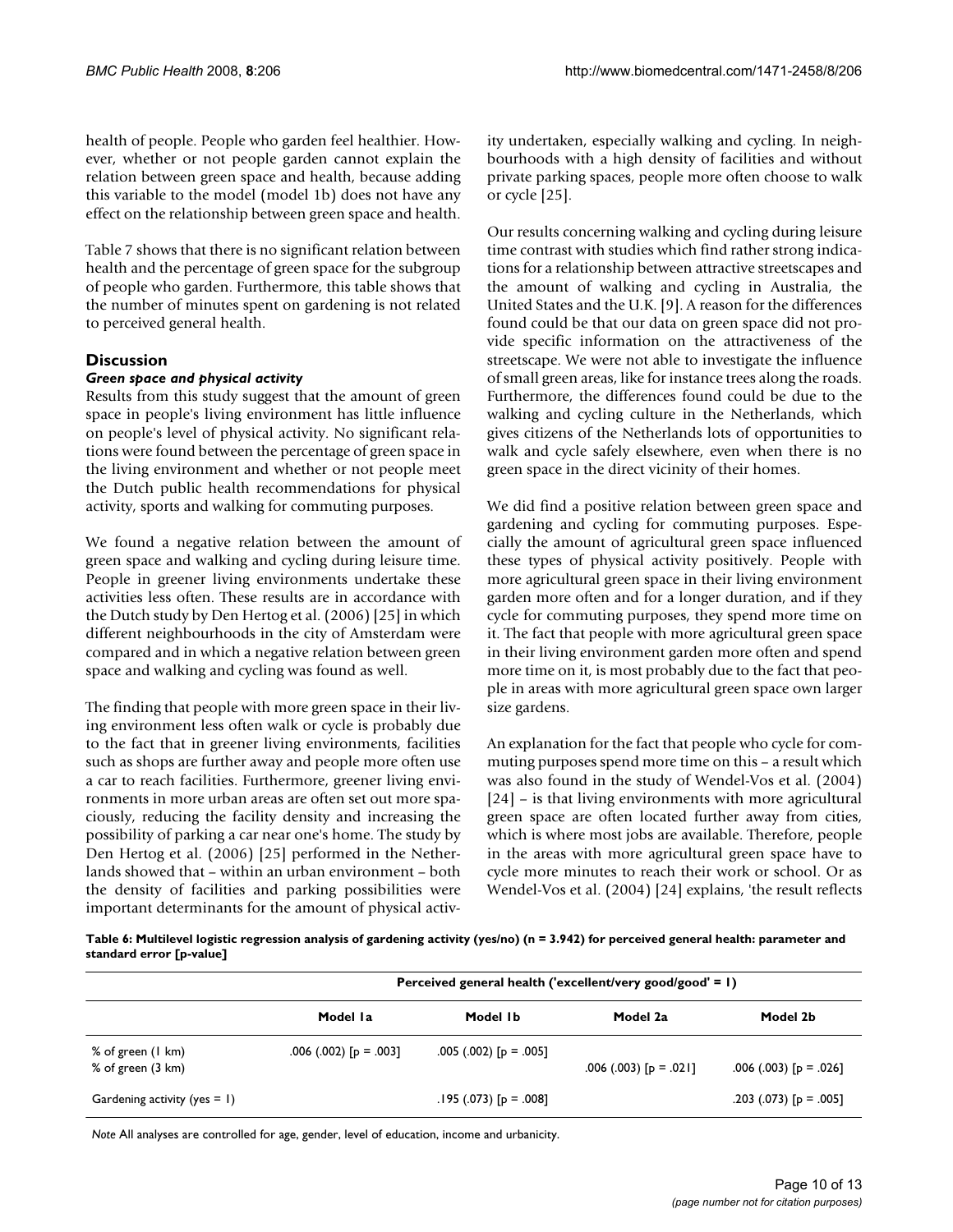|                                        | Perceived general health ('excellent/very good/good' = $\vert \cdot \vert$ ) |                              |                               |                               |
|----------------------------------------|------------------------------------------------------------------------------|------------------------------|-------------------------------|-------------------------------|
|                                        | Model Ia                                                                     | Model 1b                     | Model 2a                      | Model 2b                      |
| % of green (1 km)<br>% of green (3 km) | $.005$ (.003) [p = .062]                                                     | $.005$ (.003) [p = .062]     | $.006$ $(.004)$ [p = $.106$ ] | $.006$ $(.004)$ [p = $.103$ ] |
| Time spent on gardening (minutes)      |                                                                              | $.000$ $(.000)$ $[p = .992]$ |                               | $.000$ $(.000)$ $p = .949$    |

**Table 7: Multilevel logistic regression analysis of people who spend time on gardening (n = 1.877) for perceived general health: parameter and standard error [p-value]**

*Note* All analyses are controlled for age, gender, level of education, income and urbanicity.

the fact that people in outskirts of town spend more time on bicycling to the city'.

Regarding the relationship between green space and physical activity in different levels of urbanicity, the relation appeared to be stronger in the more rural areas than in the urban areas. The strongest relation was found in slightly urban areas.

Concerning the subgroup analysis, the link between physical activity and green space was strongest for people aged under 25 and for elderly, lower educated people and people with a low income. This is in line with our hypothesis that children, elderly and lower socio-economic groups, spend more time in the vicinity of their homes and are therefore likely to be more affected by the design of their direct living environment.

## *Physical activity as an explanation for the relationship between green space and health*

The fact that people spend more time on cycling for commuting purposes and on gardening could not explain the relation between green space and health. Therefore, we can conclude that physical activity is not a likely mechanism behind the relation between green space in people's direct living environment and health that was found in previous studies.

In analyses in which only people were included who garden or people who spend time on cycling for commuting purposes, no relationship was found between green space and self-perceived health. This can be explained by the fact that in these small subgroups the variation in green space is smaller. Additionally, people who spend time on gardening already spend time in green space and the extra benefit of green space outside their homes might not be discernable. Furthermore, people who garden and people who cycle for commuting purposes are probably healthier.

However, it is important to note that although people with greener living environments do not more often meet the Dutch public health recommendations for physical activity, it is possible that they more often undertake physical activity in a green environment. Different studies have shown that people with more green space in their living environment more often use green space [40]. Because we did not have any data on *where* people were physically active, we were not able to find out whether people with greener living environments more often exercise *in green spaces*. A study by De Vries et al. (2004) [22] showed that the local green space supply does not determine *how often* people engage in recreation, but it does determine *where* people engage in recreation. The findings of this study also suggest that if there is no green space available people seek alternatives in other environments. Undertaking more physical activity in a green environment as opposed to an urban environment could have health benefits in the form of reduced stress symptoms [41,42].

Furthermore, it is possible that the lack of an relation between the level of physical activity and the amount of green space is due to the high density of sports facilities and safe cycle tracks and footpaths almost anywhere in the Netherlands. Under these circumstances, the availability of green space is not a necessary condition to be physically active.

#### *Strengths and limitations*

This is one of the first studies to investigate whether the amount of physical activity undertaken can contribute to the explanation for the relation between green space and health found in previous studies. Where most studies only investigate the relationship between physical activity and green space or the relationship between green space and health, we investigated both the relationship between physical activity and green space as well as the relationship between green space, physical activity and health. Furthermore, unlike other studies performed in the Netherlands or in other countries, this study specifically investigates the relation between different types of green space and different types of physical activity for different subgroups and levels of urbanicity.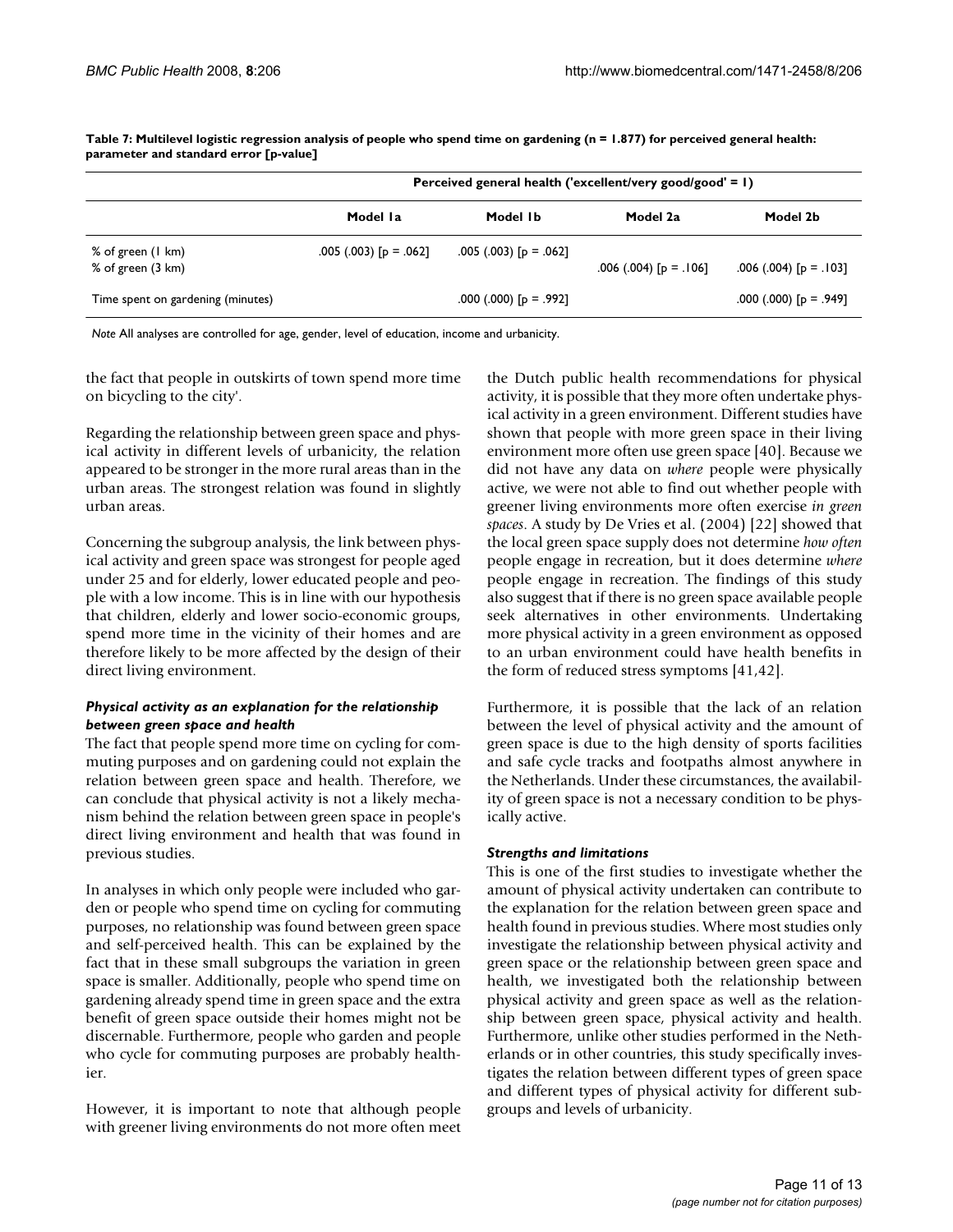The data on health (and physical activity) and land use were derived from various databases; consequently, there is no single source bias.

In our study we used objective environmental measures. Objective environmental measures reduce the risks of respondent bias. However, subjective environmental measures can also provide important information. People's perception of green spaces may, in fact, motivate their behaviour more than the actual amount of available green space. Green spaces or green spaces that are considered unsafe or of poor quality tend to be avoided. Thus, supplementing objective measures with measures of an individual's perception will improve our understanding of how the green environment affects physical activity level. We used a self-report measure for physical activity which is the most commonly used measure for assessing physical activity [7,33]. Using a self-report measure for physical activity has the advantage that it is easy to administer and generally acceptable to participants, and can measure a wide range of values [33]. Self-report measures have the disadvantage of incomplete recall and exaggeration of the amount of activity [7]. For this study there are no direct consequences in this respect, because we are interested in the relationship between green space and physical activity and it is not likely that people living in greener living environments will exaggerate more or less than people in less green living environments.

The measure used for physical activity, the SQUASH questionnaire, was not validated for each of the specific physical activities which are distinguished in this paper.

A limitation of our study is its cross-sectional design. The study does not inform us about the direction of causation. A second limitation is that we did not know where people were physically active. Other studies have found a significant correlation between the availability of green space and the use of green space [40]. Our study shows that the absence of green space does not necessarily lead to less physical activity in general, but that people probably compensate for the lack of green space by being physically active elsewhere. Future research should include questions on *where* people are physically active.

Furthermore, some potentially important control variables could not be taken into account. It would, for instance, have been interesting to see whether the density of (sports) facilities in different living environments has an effect on the level of physical activity. In addition, ownership of a dog, which has been proved to influence the level of physical activity, could not be taken into account [43]. Research has shown that there are rather strong indications for a relation between attractive streetscapes and the amount of walking and cycling in Australia, United States and U.K. [9]. Unfortunately, we were not able to investigate whether this relationship can also be found in the Netherlands, because we did not have detailed information on the greenness of the streetscape.

## **Conclusion**

This study indicates that the amount of green space in the living environment is related to the overall level of physical activity only to a very limited extent. Furthermore, our study indicates that the amount of physical activity among people who live in greener environments cannot explain the relation between green space and health that was found in previous studies.

## **Competing interests**

The authors declare that they have no competing interests.

## **Authors' contributions**

All authors have made a significant contribution to the reported paper. JM was the main author of the manuscript and was involved in all aspects of this paper. RV and PG contributed significantly to the conception and design of the study and the interpretation of the results. PS helped with the design and the interpretation of the statistical analysis. Besides the authors, no others have participated in any aspects of the research project. All co-authors have seen and approved the final version of the paper and have agreed to its submission for publication.

## **Acknowledgements**

This study was supported by a grant from the Netherlands Organisation for Scientific Research

#### **References**

- 1. de Vries S, Verheij RA, Groenewegen PP, Spreeuwenberg P: **Natural environments-healthy environments? An exploratory analysis of the relationship between greenspace and health.** *Environment and planning A* 2003, **35:**1717-1731.
- 2. Maas J, Verheij RA, Groenewegen PP, de Vries S, Spreeuwenberg P: **[Green space, urbanity and health: how strong is the relation?](http://www.ncbi.nlm.nih.gov/entrez/query.fcgi?cmd=Retrieve&db=PubMed&dopt=Abstract&list_uids=16790830)** *J Epidemiol Community Health* 2006, **60:**587-592.
- 3. Takano T, Nakamura K, Watanabe M: **[Urban residential environ](http://www.ncbi.nlm.nih.gov/entrez/query.fcgi?cmd=Retrieve&db=PubMed&dopt=Abstract&list_uids=12461111)[ments and senior citizens' longevity in megacity areas. The](http://www.ncbi.nlm.nih.gov/entrez/query.fcgi?cmd=Retrieve&db=PubMed&dopt=Abstract&list_uids=12461111) [importance of walkable green spaces.](http://www.ncbi.nlm.nih.gov/entrez/query.fcgi?cmd=Retrieve&db=PubMed&dopt=Abstract&list_uids=12461111)** *Journal of Epidemiological Community Health* 2002, **56:**913-918.
- 4. Groenewegen PP, van den Berg AE, de Vries S, Verheij RA: **[Vitamin](http://www.ncbi.nlm.nih.gov/entrez/query.fcgi?cmd=Retrieve&db=PubMed&dopt=Abstract&list_uids=16759375) [G: effects of green space on health, well-being, and social](http://www.ncbi.nlm.nih.gov/entrez/query.fcgi?cmd=Retrieve&db=PubMed&dopt=Abstract&list_uids=16759375) [safety.](http://www.ncbi.nlm.nih.gov/entrez/query.fcgi?cmd=Retrieve&db=PubMed&dopt=Abstract&list_uids=16759375)** *BMC Public Health* 2006, **6:**.
- 5. Health council of the Netherlands, Dutch Advisory Council for research on Spatial Planning, Nature and the Environment: *Nature and health. The influence of nature on social, psychological and physical wellbeing* 2004 [\[http://www.gr.nl/pdf.php?ID=1019&p=1](http://www.gr.nl/pdf.php?ID=1019&p=1)]. The Hague, Health Council of the Netherlands; RMNO
- 6. Kaplan R, Kaplan S: *The experience of nature. A psychological perspective* Cambridge, Cambridge University Press.; 1989.
- 7. U.S.Department of Health and Human Services: *Physical activity and health. A report of the Surgeon General.* Atlanta; 1996.
- 8. Giles-Corti B, Donovan RJ: **The relative influence of individual, social and physical environment determinants of physical activity.** *Social Sci Med* 2002, **54:**1793-1812.
- 9. Pikora T, Giles-Corti B, Bull F, Jamrozik K, Donovan R: **[Developing](http://www.ncbi.nlm.nih.gov/entrez/query.fcgi?cmd=Retrieve&db=PubMed&dopt=Abstract&list_uids=12639586) [a framework for assessment of the environmental determi](http://www.ncbi.nlm.nih.gov/entrez/query.fcgi?cmd=Retrieve&db=PubMed&dopt=Abstract&list_uids=12639586)[nants of walking and cycling.](http://www.ncbi.nlm.nih.gov/entrez/query.fcgi?cmd=Retrieve&db=PubMed&dopt=Abstract&list_uids=12639586)** *Social Science and Medicine* 2003, **56:**1693-1703.